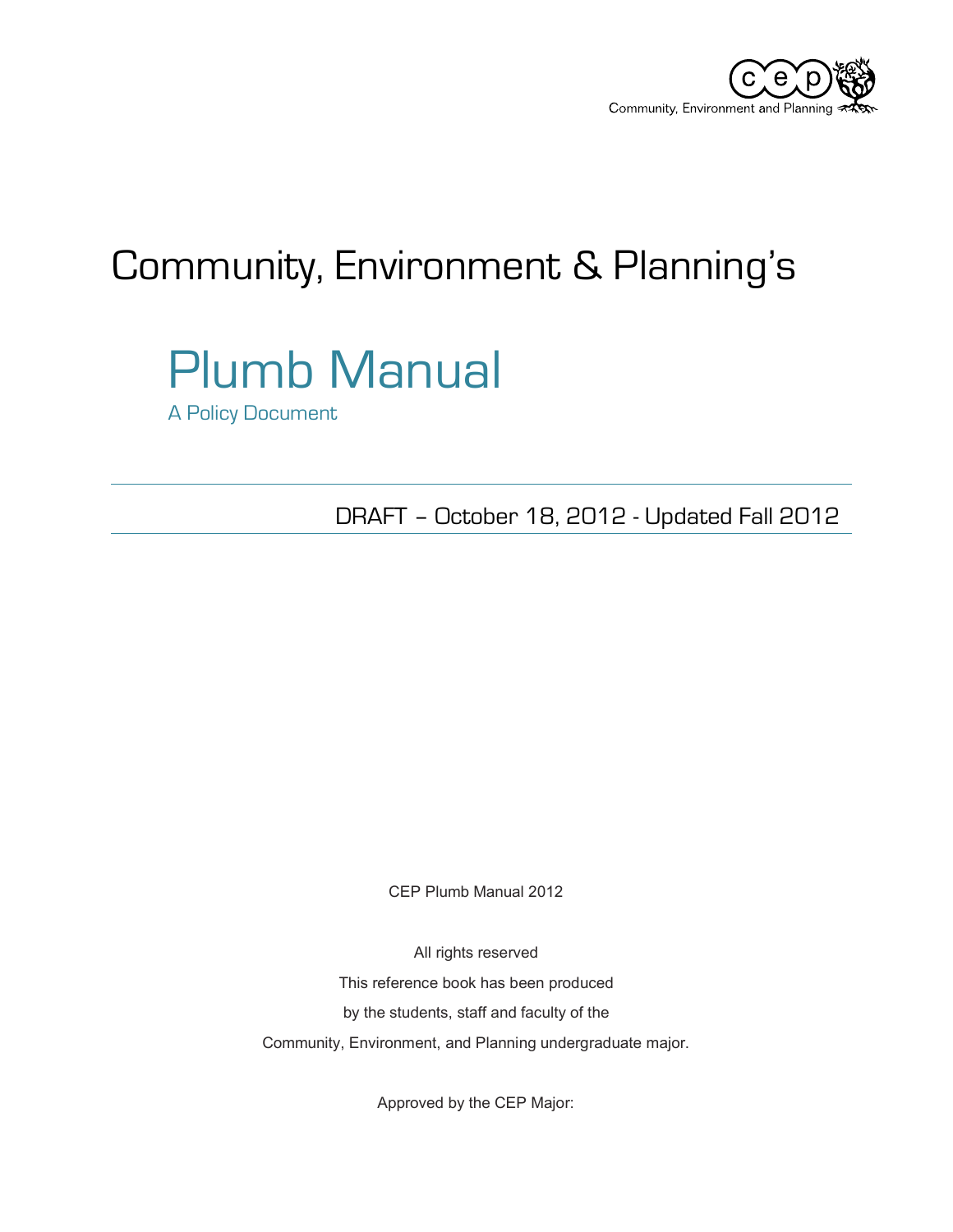#### June 1, 2007

Contact: Christopher Campbell, Director 206.543.6063 // ccamp1@uw.edu

Caitlin Dean, Program Manager 206.543.1508 // caitdean@uw.edu

Gould Hall 410, Box 355740 University of Washington Seattle, WA 98195 http://cep.be.washington.edu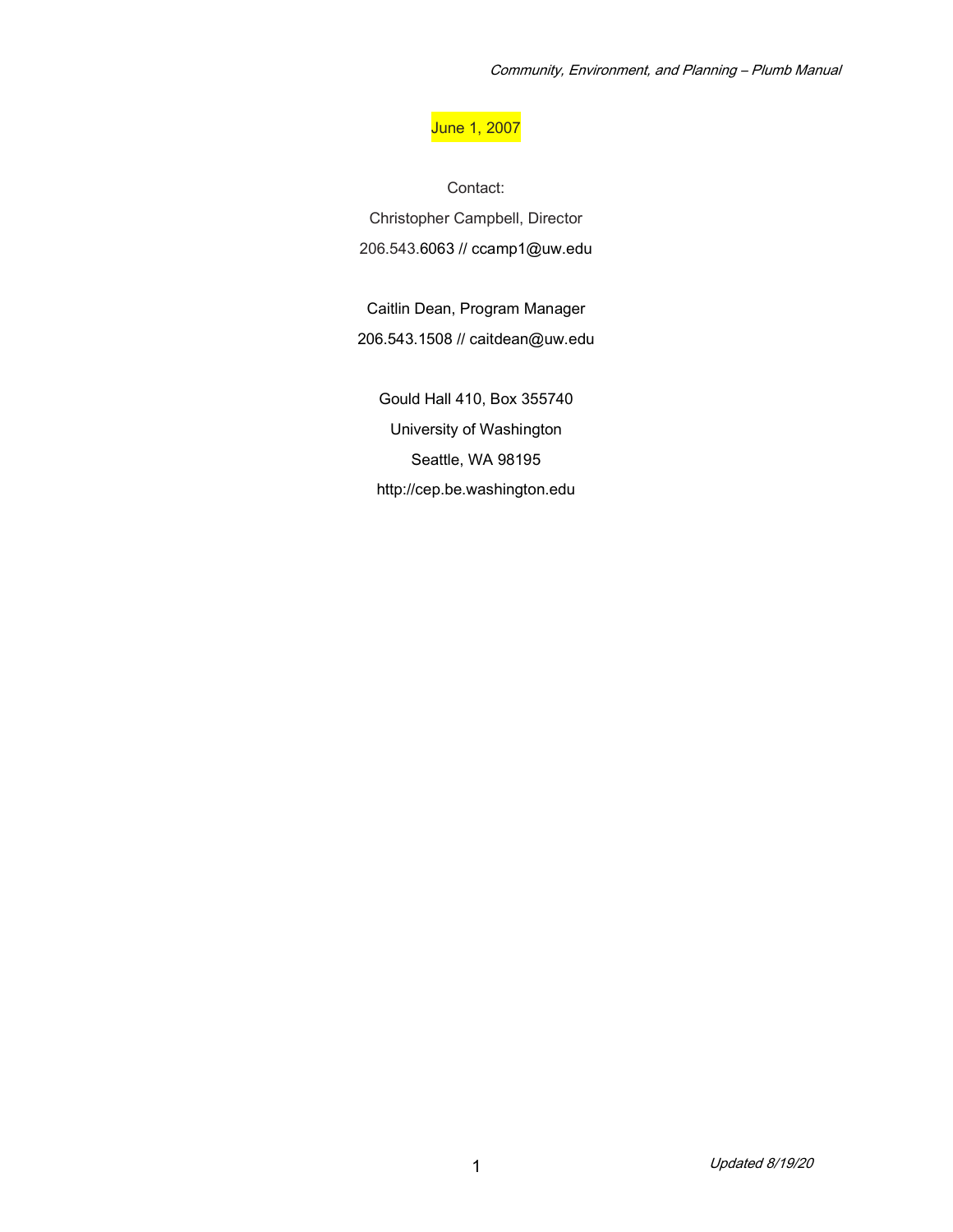## **Contents**

## **Section 1 – Philosophy**

- Basic Commitments
- Shared Values
- Essential Questions
- Core Competencies
- Practices and Pedagogy

## **Section 2 – Academics**

- Degree Requirements
- Components of the major and component purpose and goals
	- o Individual Study Plan (elaboration in appendix)
		- $\blacksquare$ purpose
		- **goals**
	- o Governance (appendix will be governance manual)
		- $\blacksquare$ purpose
		- **goals**
	- o Leadership Retreats
	- o Internship (elaboration in appendix)
	- o Senior Project (elaboration in appendix)
	- o Portfolio (elaboration in appendix)
	- o Core Courses (section for each)
	- o Narrative Reflections
	- o Methods Course
	- o Diversity Course

## **Section 3 – Policies and Procedures**

- Explanation of consensus and proposal writing process
- Recent Proposals….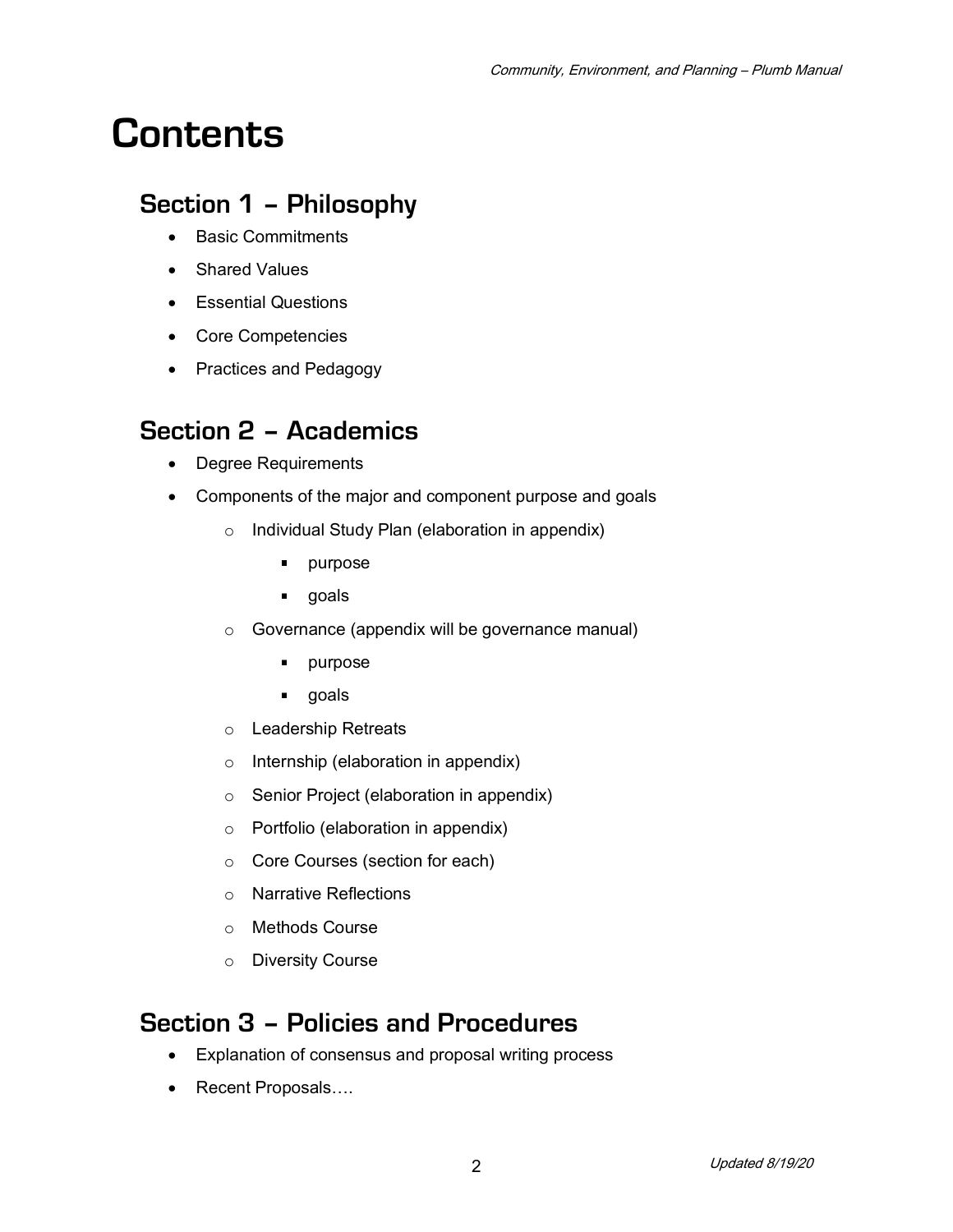- o Grades
- o Credit Changes
- o Attendance policies?
- o Mission statement?

## **Appendices**

- ISP
- Governance Manual
- Internship Contract
- Senior Project Guidelines
- Portfolio Guidelines
- Facilitation Guidelines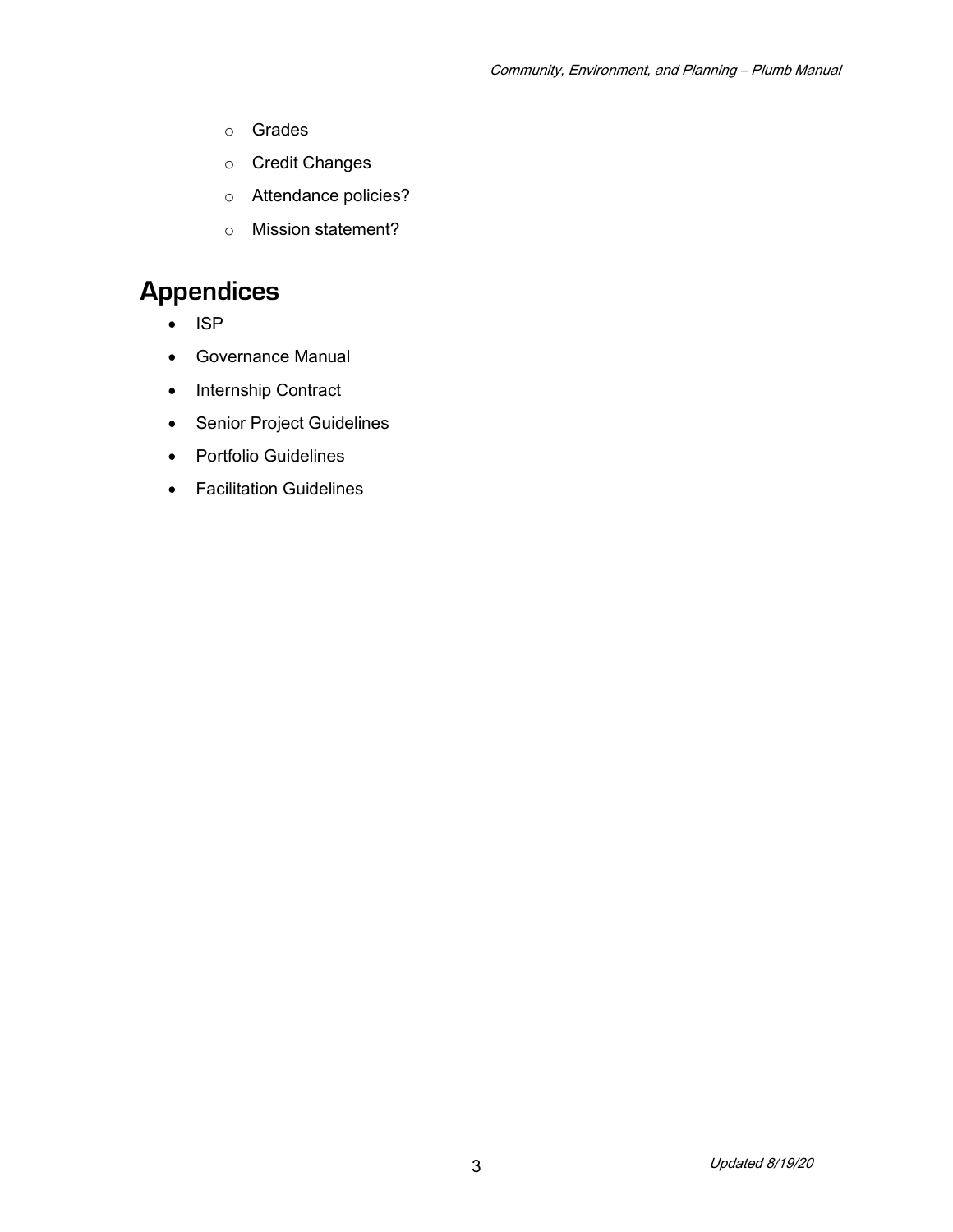## Section One - Philosophy

The Community, Environment, and Planning (CEP) major is an interdisciplinary degree program offered through the Urban Design and Planning department in the College of Built Environments at the University of Washington. CEP focuses on the three central tenants of Community, Environment, and Planning. It is a 'major in leadership and democracy', where each student is expected to be an active participant not only in the classroom, but also in the operation and development of the major. The program deliberates and makes policy decisions through a consensus-based democratic system, and students routinely take on leadership roles in various activities such as policy development, curriculum review, event planning, and community initiatives.

Students pursue their own interests through the structure and flexibility of an Individual Study Plan (ISP). Alongside core course requirements, students craft their curriculum in a way that will support their educational goals. Students then bring their specified areas of interest back to CEP core courses to share with their peers, ensuring a diverse and interdisciplinary learning environment. CEP's educational structure enables students to gain knowledge, expertise, and skills for an active, involved life that benefits themselves and their communities.

CEP was born during the 1993-94 academic year with twelve self-selected students through a series of special seminars aimed at developing an innovative new undergraduate planning degree. Their intent for the major was an ongoing experiment in mutual learning, from initiation to implementation, from personal empowerment to enlightened service. While the program shifts and develops to reflect the lessons learned by past students and the interests of its current students, the CEP program maintains it's original intent and continues in the same tradition.

## Basic Commitments

CEP's basic commitments are reflected in the name of the major:

**Community** describes not only our efforts to create a place where we can be nourished and supported in order to combine our efforts into positive collective action, but also our commitment to understanding the structure and development of communities in general.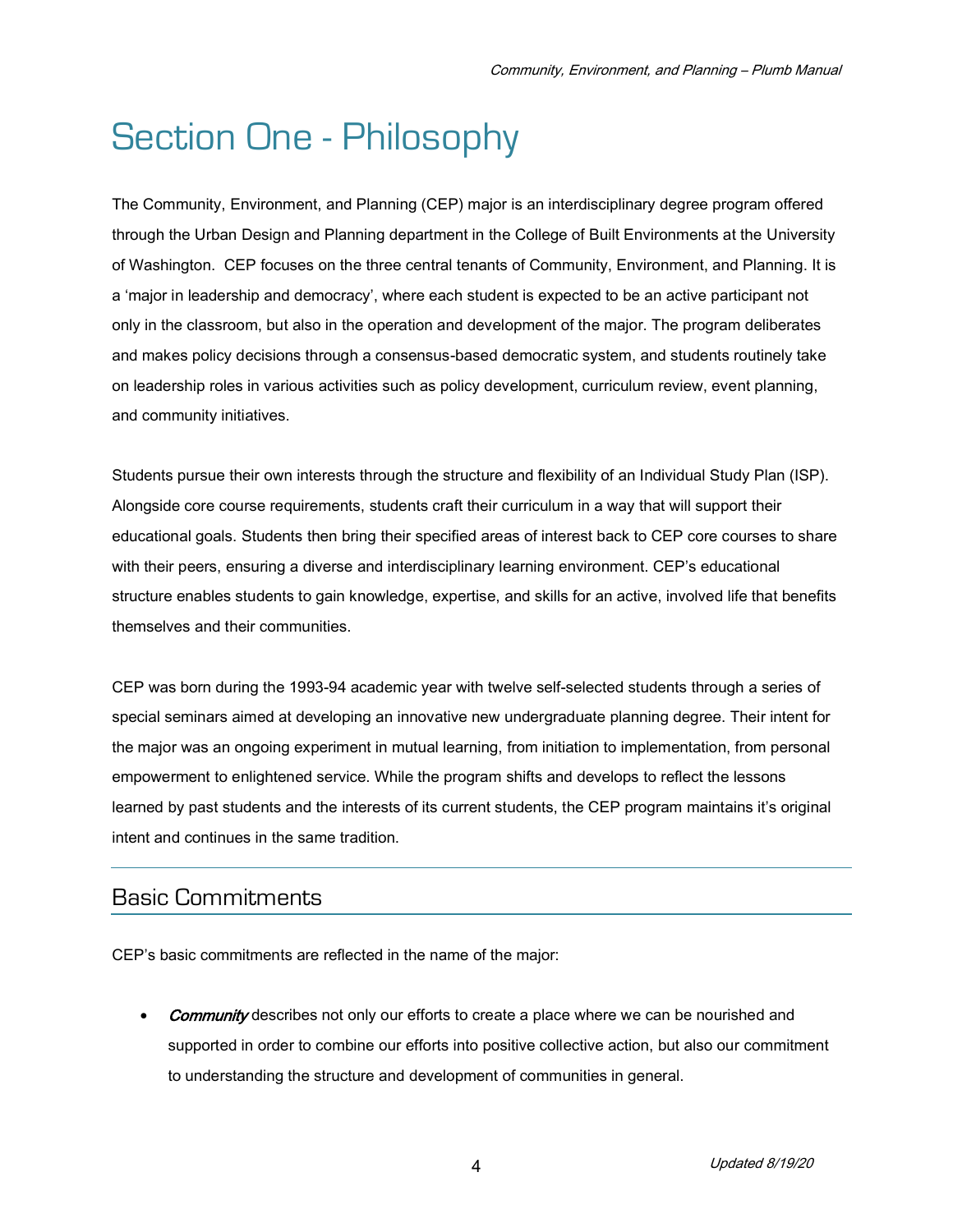- **Environment** challenges us to be earth-centered, calling on humanity to act as responsible stewards to the world.
- **Planning** is the process of engaging with our built and natural environments and implementing positive change through meaningful participation of affected communities.

### Shared Values

CEP encourages and depends on the development of skills in critical thinking, interactive leadership, versatility, self-discipline and reliability. Students must take responsibility for themselves in developing a plan of study that works toward their goals. They must also share responsibility for their educational experience. The opinions, knowledge, and perspective of each member are crucial to the education of the whole. This process can at times be slow and frustrating, but it is ultimately rewarding in preparing the student to be effective in all areas of life.

The CEP founders expressed their vision for the major in five shared values. These were:

- The centrality of the individual student. Education should serve to support and liberate each participant's potential.
- The critical importance of a learning community. Self-directed learning can best occur in the company of others who are similarly motivated. We must become each other's teachers.
- The value of practice. The learning environment must resemble and promote the situation that students will be trying to create as citizens, leaders, and workers.
- **Education of the whole person**. Our lives will be effective insofar as we bring our individual experiences, beliefs, styles of expression and interaction, and perceptions of ourselves to bear on the challenges we face.
- **Participation.** We intend to influence the educational apparatus, even as it influences us. We are strongest when we make conscious choices, and when we put co-creation in the place of passivity and complaint.

In the Spring of 2012, during CEP's Spring Leadership Retreat, students reviewed these five values. They agreed that they still hold true today, also include the following: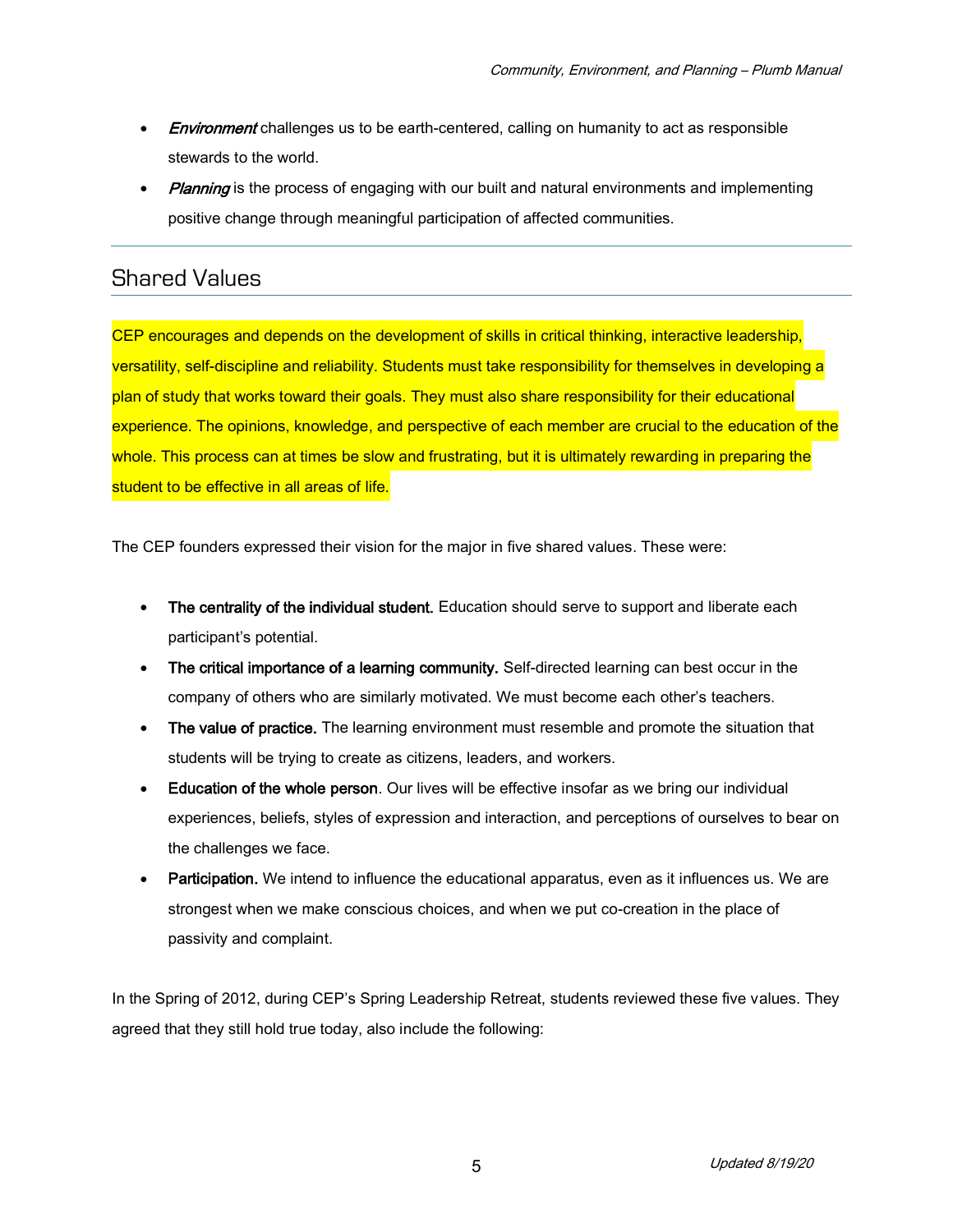- The importance of diversity. We must value and seek diversity of people, viewpoints, experiences, and ideas within our learning environment to inform and ground our actions, helping us to create more holistic solutions and become more competent leaders.
- Environmental consciousness and stewardship. Access to healthy environments is a fundamental human right, and in our discussions, we intend to answer to our responsibility as a steward.
- Social Justice. As current and future leaders in our communities, we will use justice as a metrics for evaluating our practices and solutions.

These values shape our experience in CEP and direct our policies and action. By valuing the above in our education, we solidify these values in our daily lives, shaping us to be life-long conscious learners.

### Essential Questions

At its core, CEP strives to provide a supportive environment for students to grapple with tough questions, practice decision-making, and implement solutions that are all the more impactful because of the process employed. To this end then, our curriculum ask students:

- 1. What are effective ways to organize groups and manage projects on both a small- and largescale (i.e. group projects and city plans)?
- 2. What can we learn from, and how do we work with other disciplines to create holistic solutions to modern-day problems?
- 3. How can the individual be most useful for the benefit of the whole?
- 4. How can we ensure that community and the natural environment are represented at the table when considering action in our built environments?
- 5. How can I, with the skills that I bring, develop into a professional that serves the common good and the future of our built and natural environments?

## Core Competencies

After the first year of the major's operation, in the summer of 1995, the students attempted to describe for themselves the ideal to which they ought to aspire. They came up with the following series of statements.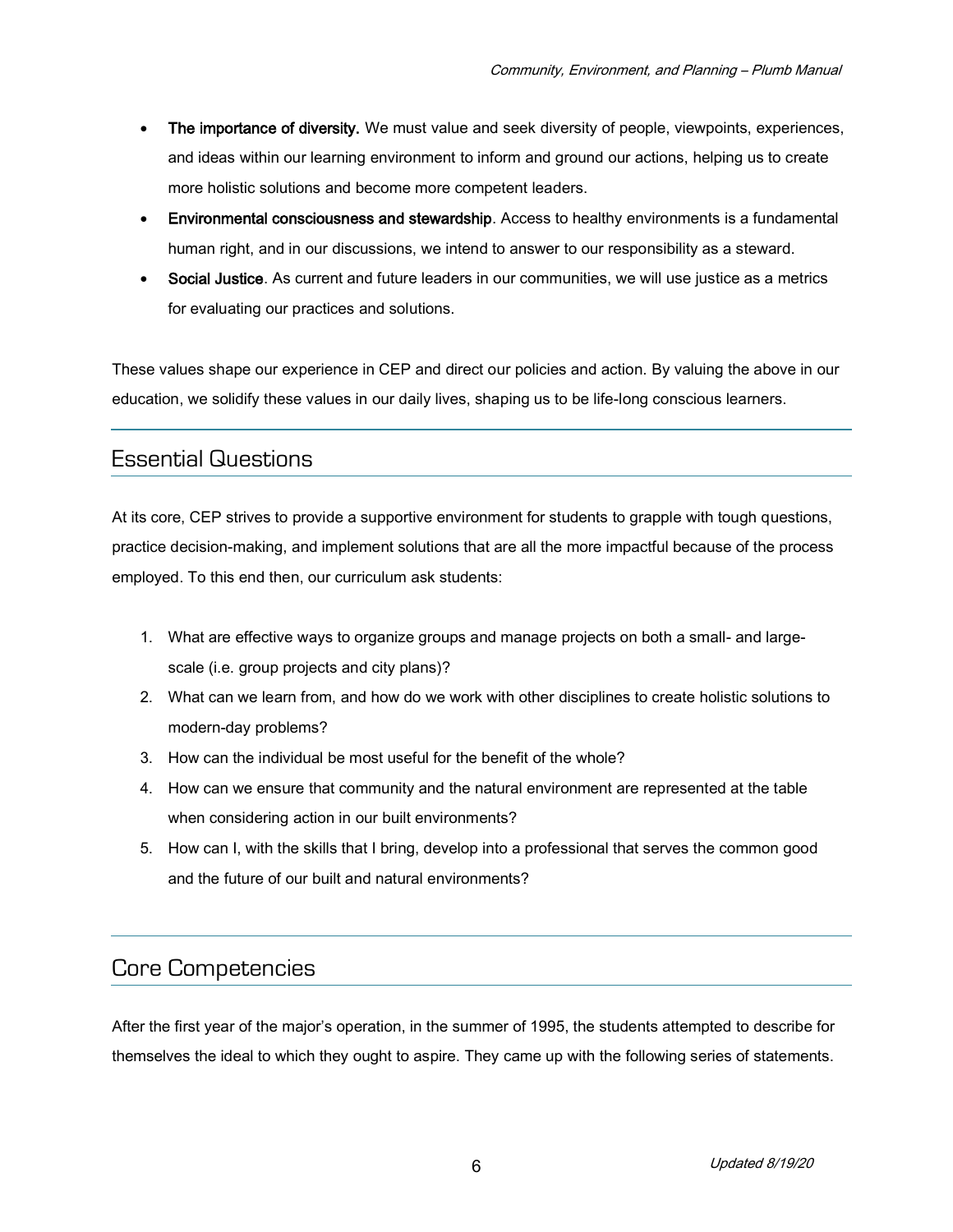#### A CEP student will:

- 1. Have facility with disciplinary knowledge, and with complex ideas and methods;
- 2. Be able to apply theory to practice, and derive theory from practice in relation to the substantive commitments of the major;
- 3. Be able to find a fit with society, assertively and effectively;
- 4. Be comfortable, respectful, and effective in a variety of settings, and with different cultures and styles;
- 5. Be articulate, versatile, and discerning, "light on her feet;"
- 6. Be ready to take responsibility, and to act responsibly;
- 7. Be interested in things of value, and in promoting ethical action.

The best evidence of CEP's success is its people. CEP graduates are unusually confident. They are comfortable with themselves and with their responsibilities. Their style is interactive. They know how to face difficulties, and to work through them. Their lives are lived in relation to concerns of consequence, and they are ready to hope, practice, learn, and celebrate.

Since then, CEP has gone through a number of iterations for their Core Competencies. During the 2012- 2013 academic year, CEP seeks to review these Core Competencies and measure their core curriculum against these competencies to ensure CEP courses and students are meeting their intended benchmarks. An updated version of the competencies will be included in an updated version of the Plumb Manual.

## Practices and Pedagogy

The substance of CEP is best understood as an intimate relationship between four distinct and powerful components working together and challenging one another.

1. The major has bookends that create an overarching structure to the major and encouraged intention and reflection – the Individual Study Plan (ISP) that plans the road ahead, and the E-Portfolio that documents the experience and the road traveled.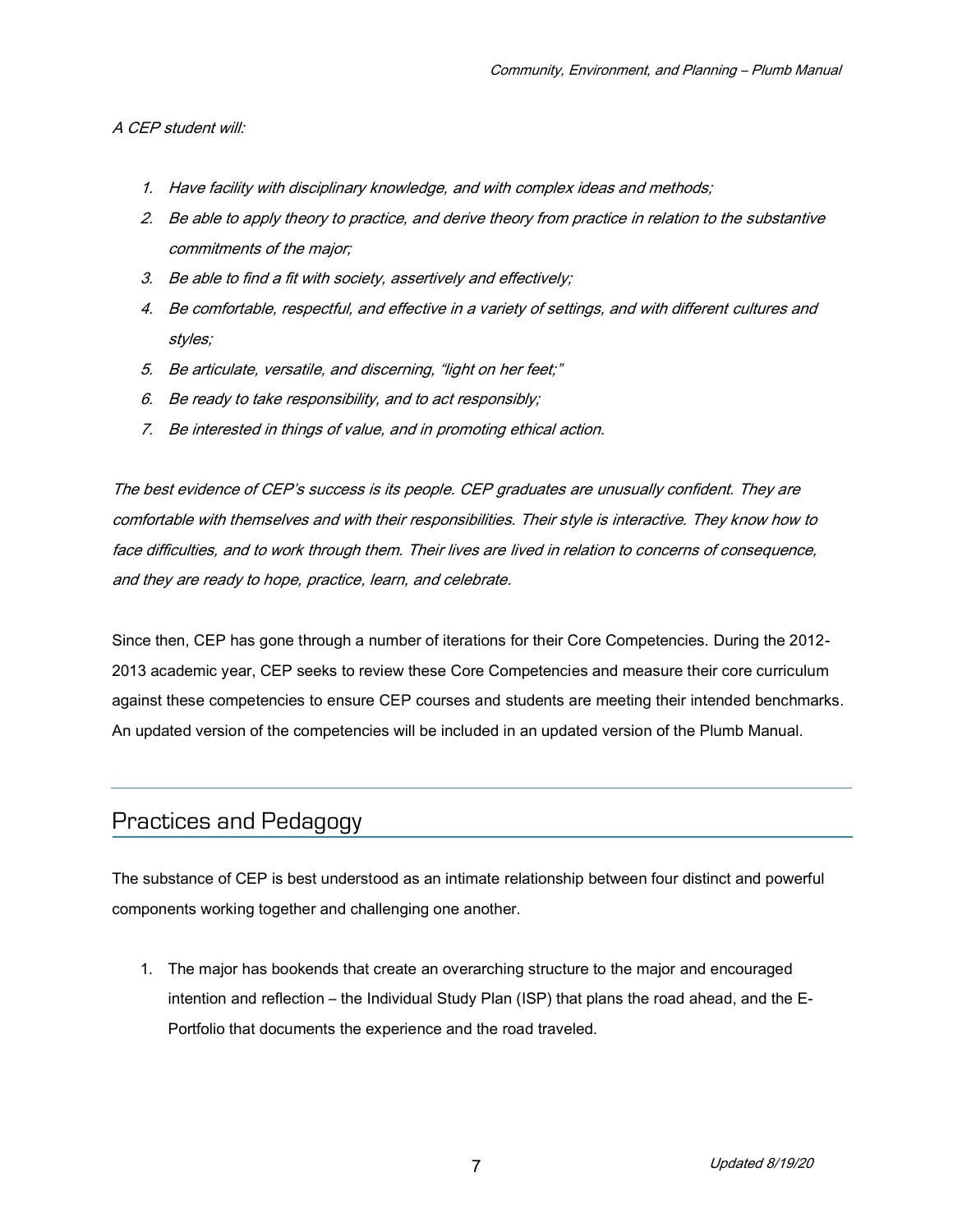- 2. The CEP core courses are six sequential seminars taken over the two years. These seminars act as the "stakes" within each student's individual plan. They ground the students' journey while opening up new ideas and perspectives.
- 3. "Methods" courses focus on building a toolbox with skills that the student will draw upon in the workplace and society. These courses add a critical degree of utility and practicality to the overall journey. The "Diversity" course aims to give the student a perspective different from the dominant culture.
- 4. The field experience is meant to be a series of formal and informal investments outside the confines of the traditional classroom setting. These allow for the discovery, testing, and practice of all that they are learning.

#### Making it Happen, Making it Yours

Fundamentally, the CEP education belongs to the student. The ISP may, and likely will, be revised many times to reflect changing values and course availability. Methods, electives courses, internships, Capstone Projects, and extracurricular experiences are chosen by students to reflect their vision for their educational paths.

## Section Two - Academics

### Degree Requirements

Degree: Bachelor of Arts (Community, Environment and Planning)

The Bachelor of Arts degree requires the satisfactory completion of at least 180 credits of coursework in the following two categories:

#### General Education Requirements (80 credits)<sup>1</sup>

<sup>1</sup> See http://www.washington.edu/uaa/advising/degreeplanning/gebsrofuwsc.php for reference.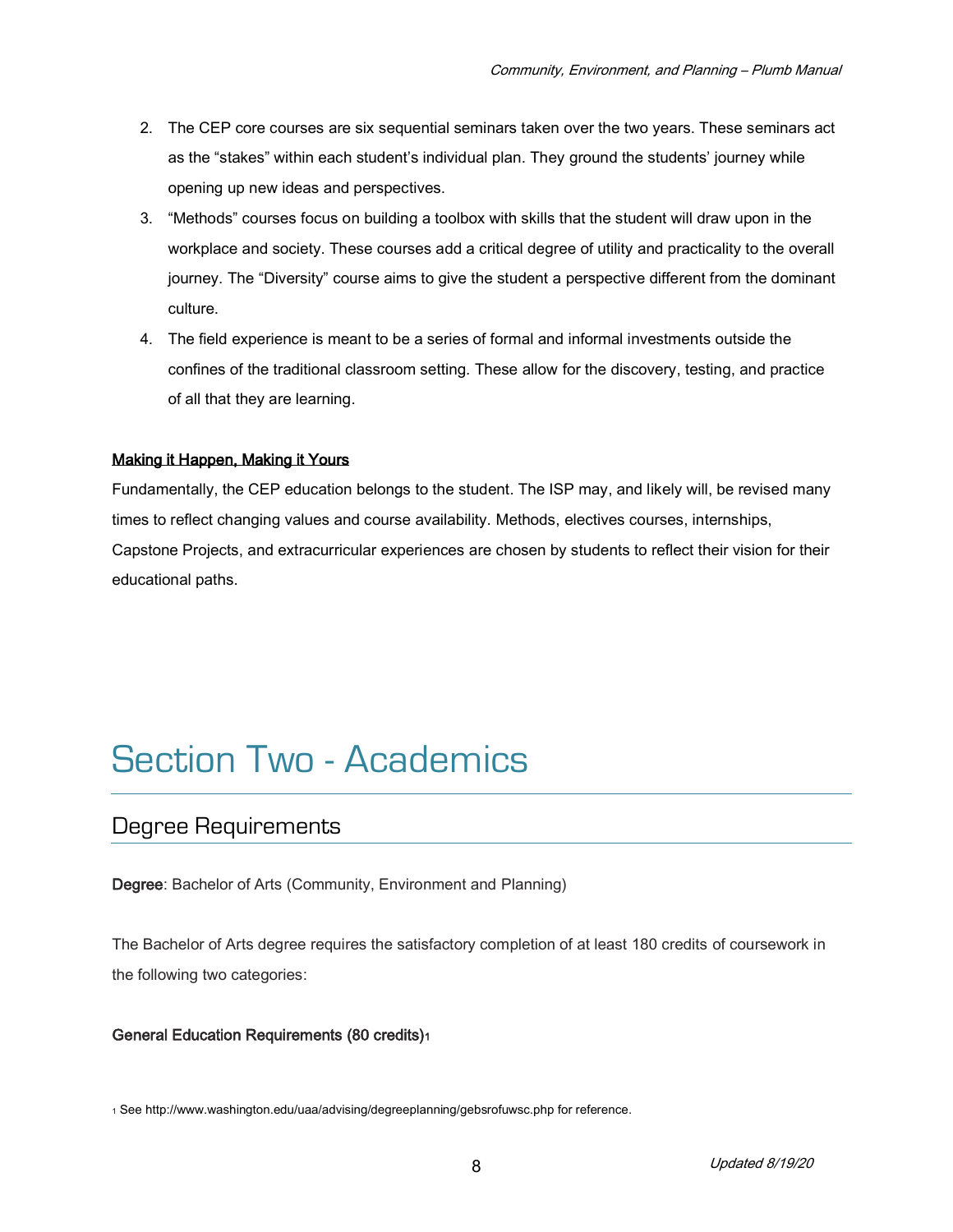- $\checkmark$  [5 Credits] English Composition
- $\checkmark$  [10 Credits] Additional Writing
- $\checkmark$  [5 Credits] Quantitative and Symbolic Reasoning
- $\checkmark$  [20 Credits] Visual, Literary, and Performing
- $\checkmark$  [20 Credits] Individuals and Societies
- $\checkmark$  [20 Credits] The Natural World
- Foreign Language is recommended but not required

#### CEP Requirements (77-81 credits)

- Individual Study Plan (ISP) that maps out your course of study for your two years in CEP.
- $\checkmark$  [30 Credits] CEP's Six Core Courses taken in sequence (CEP 301, 302, 303, 460, 461, 462)
	- A student is allowed to substitute one core course, excluding the first and last, with study abroad.
	- Students can choose to be evaluated with a standard 4.0 scale or C/NC. All students must complete written narrative evaluations.
- $\checkmark$  [25 Credits] Methods: upper-division coursework appropriate to a student's objectives and career pathway. Methods may include courses such as qualitative and quantitative methods from the social, natural, and physical sciences; critical theory and analysis; art and design; group dynamics and facilitation; ethics and philosophy; speech communications; writing; and research methods.
	- \* Only 15 of these credits can overlap with requirements for another major
	- \* Minor requirements can count towards methods credits, but minors must be 60% different than any major. (ex. of the 30-credit Urban Planning minor, only 12 credits can overlap with CEP-major credits)
- $\checkmark$  [5 Credits] Diversity: Each student must take at least 5-credits that critically analyzes and addresses social constructs and/or issues from a different perspective than that of our dominant culture.
	- \* CEP Staff must approve this course.
- $\checkmark$  [5 Credits] Internship and Accompanying CEP 446 course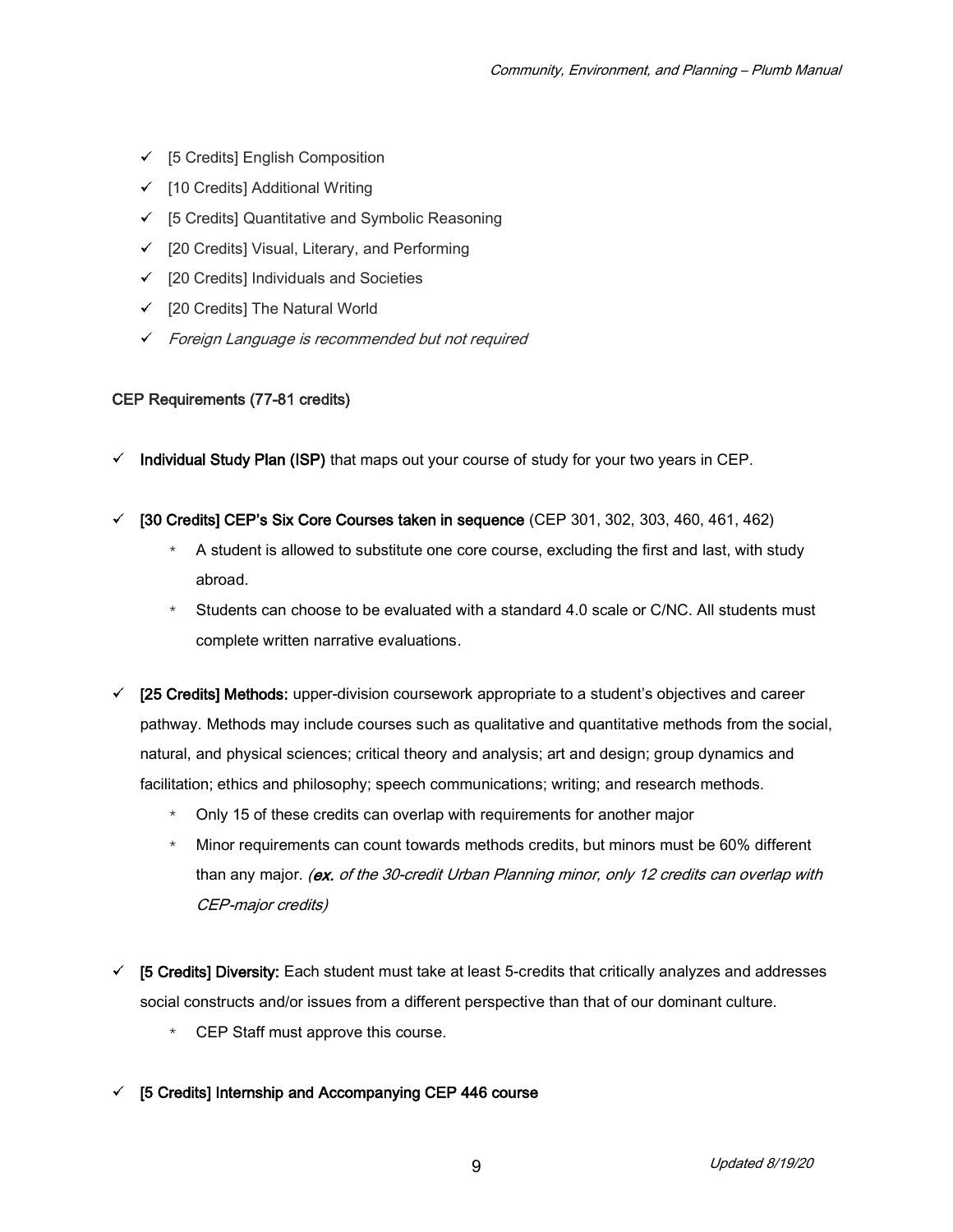- \* Internships must equal 120-150 hours, over at least a 3-month period
- \* Students and their supervisor must fill out a learning contract prior to beginning the internship and a performance evaluation at the end
- $\checkmark$  [10 Credits] Student Governance and Leadership Retreats (CEP 400 and CEP 300)
	- Two-hour Friday morning Governance
	- Fall and Spring retreats, both Junior and Senior Year

#### $\checkmark$  [2-6 Credits] Senior Project Prep Seminar (CEP 490 and 491)

\* Fall and Winter preparatory courses that can be taken for variable credit

#### $\checkmark$  Senior Capstone Project

- Includes project proposal completed in the Fall of a student's final year, professional presentation in May, and final product in June
- $*$  Credit is give through the CEP 462 course

#### CEP Portfolio

- \* Personalized web-based portfolio that documents, demonstrates, and contextualizes your experience in CEP and the UW
- \* Includes final reflective statement of your learning experience

## Individual Study Plan

The Individual Study Plan (ISP) is the most important planning document in CEP. It is the program's way of insuring that students are *intentional* about their education, and that they use the considerable freedom in the major to chart their own educational path in ways that are carefully thought out and consistent with their goals as well as with the requirements of the major and the UW. In this manner, the ISP is both an academic "road map" that lays out the courses a student plans to take and the activities they hope to engage in over the next two years, as well as a way to document their educational aspirations, goals, and accomplishments while in the CEP program. Of course, plans are also likely to evolve while a student is in the program. Therefore the ISP should also be thought of as a "living document" and regularly revised it to reflect the changes a student makes as they discover new opportunities and interests.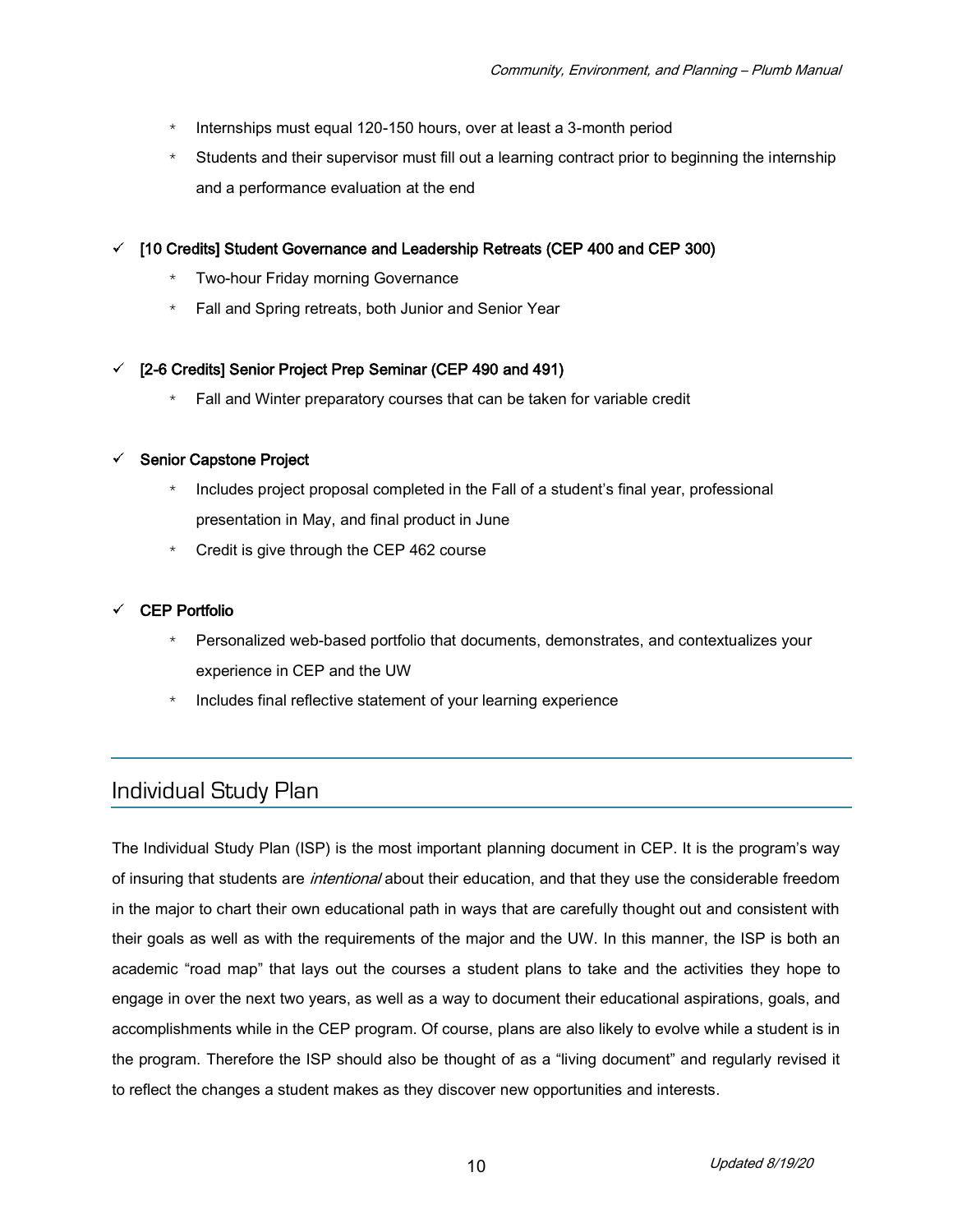The ISP can be personalized to reflect the individuality of a student, but it should also contain the following required elements:

- $\checkmark$  Cover page
- $\checkmark$  Table of contents
- $\checkmark$  'Letter' of introduction
- $\checkmark$  One page for each of your next six or more quarters at the UW. Each page should list proposed classes and describe why course choices are relevant to educational goals. Alternative courses should be listed as well if appropriate. Please distinguish Methods and Diversity courses.
- $\checkmark$  Single page visual map of course requirements (CEP provides a template)
- $\checkmark$  Explanation of internship plans and how they relate to educational goals
- $\checkmark$  Explanation of any study abroad or other extracurricular plans and how they relate to educational goals
- $\checkmark$  Explanation of plans for a Senior Project

For ISP Criteria see Appendix X

## Core Courses

Each quarter, CEP students are required to take CEP's core course with their learning cohort. While some of content of these courses stands alone, other build upon each other. Overall, the most rewarding aspect of the core is the two-year long experience of learning with the same small group of peers.

#### Junior Year

CEP 301: The Idea of Community. The aim of the first quarter is to understand and build community. We learn by reading and analyzing the work of great thinkers who have gone before us, drawing on our own experiences, and observing communities around us. Most importantly we form our learning community that will sustain us through the next two years.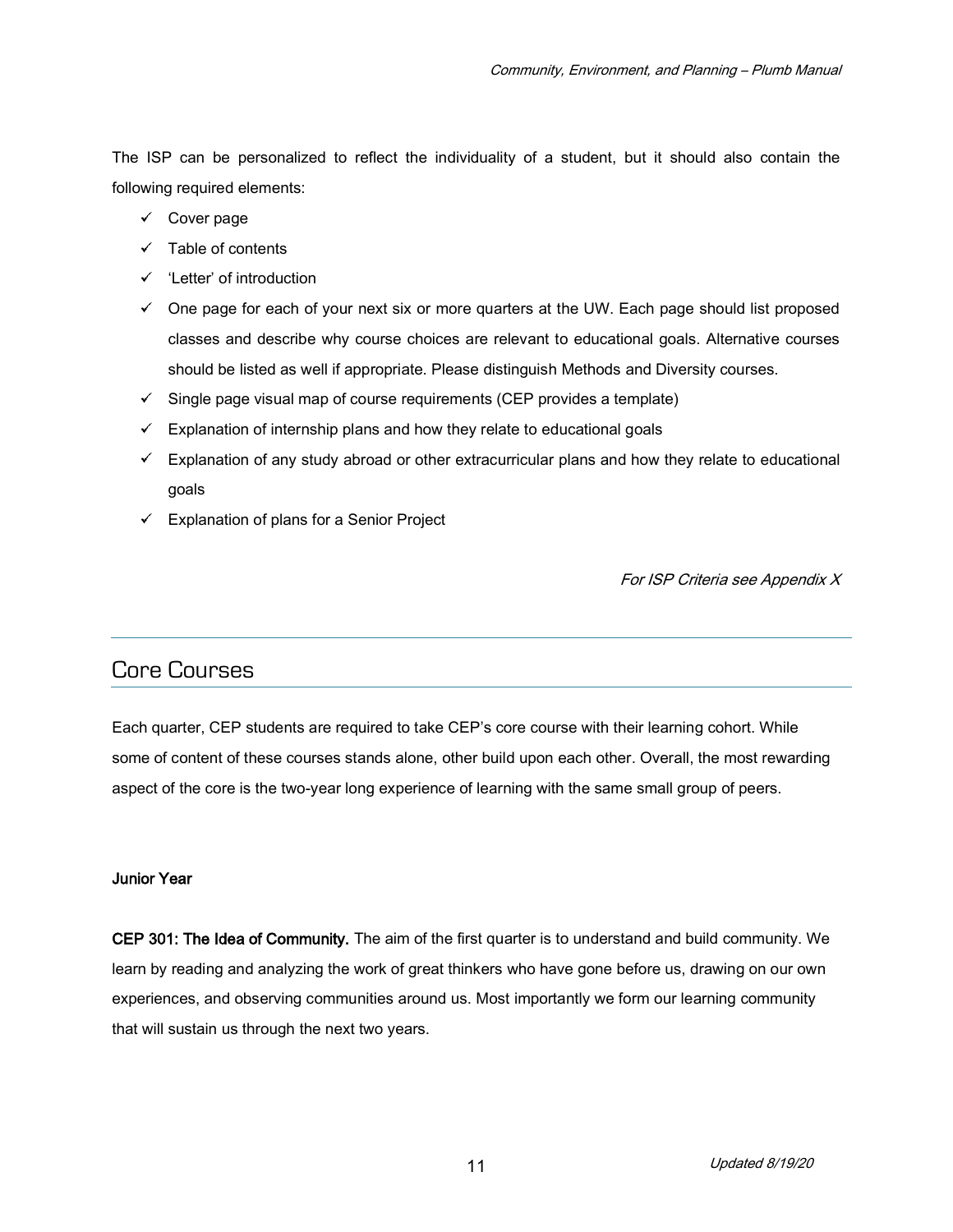CEP 302: Environmental Response. The focus of the second quarter is on building and maintaining a sustainable society through community based efforts. We read cross-disciplinary critical literature on the history, sources, scale, dimensions and complexities of the environmental crisis. We study examples, both worldwide and close at hand, of what works and what doesn't. We research and generate theoretical and practical knowledge to improve our situation.

CEP 303: Social Structures and Processes. This is the first major project based course. In this course we take the material we explored in the first two courses and add to them planning theory. While we are examining planning theory we are engaged in our first real world project. The project becomes a laboratory for us to explore and try out the theories we have learned about and then examine the results.

#### Senior Year

CEP 460: Planning in Context. In the fall of our senior year we form small groups and engage in a major project for a client. The expectation is that the groups perform just as consultants would in working for their client. As part of this process students examine the goals of the project, develop a work plan, complete their plan, and present their results to the client. The groups will also be providing periodic updates to the class for discussion.

CEP 461: Ethics and Identity. By the winter of the senior year we know each other well enough to go to deeper levels of meaning and purpose. In this quarter we examine ourselves, reflecting on literature that deals with the place of the human species in the progression of life, the basis for responsible relationship to other humans and the ecosphere, and in particular what it means to live a life of meaning, relevance and significance. We depict our own lives as journeys of ethical development, and we compare the influences the CEP major has had on our perceptions and personal definitions.

CEP 462: Community and Environment. This class wraps it all up. Capstone projects are finished, writeups and reports about the projects are completed, and presentations for Capstone project night are honed. We also take time to reflect on who we are now, how we have grown and changed as individuals and a community over the past two years.

#### Narrative Transcripts and Exit Interviews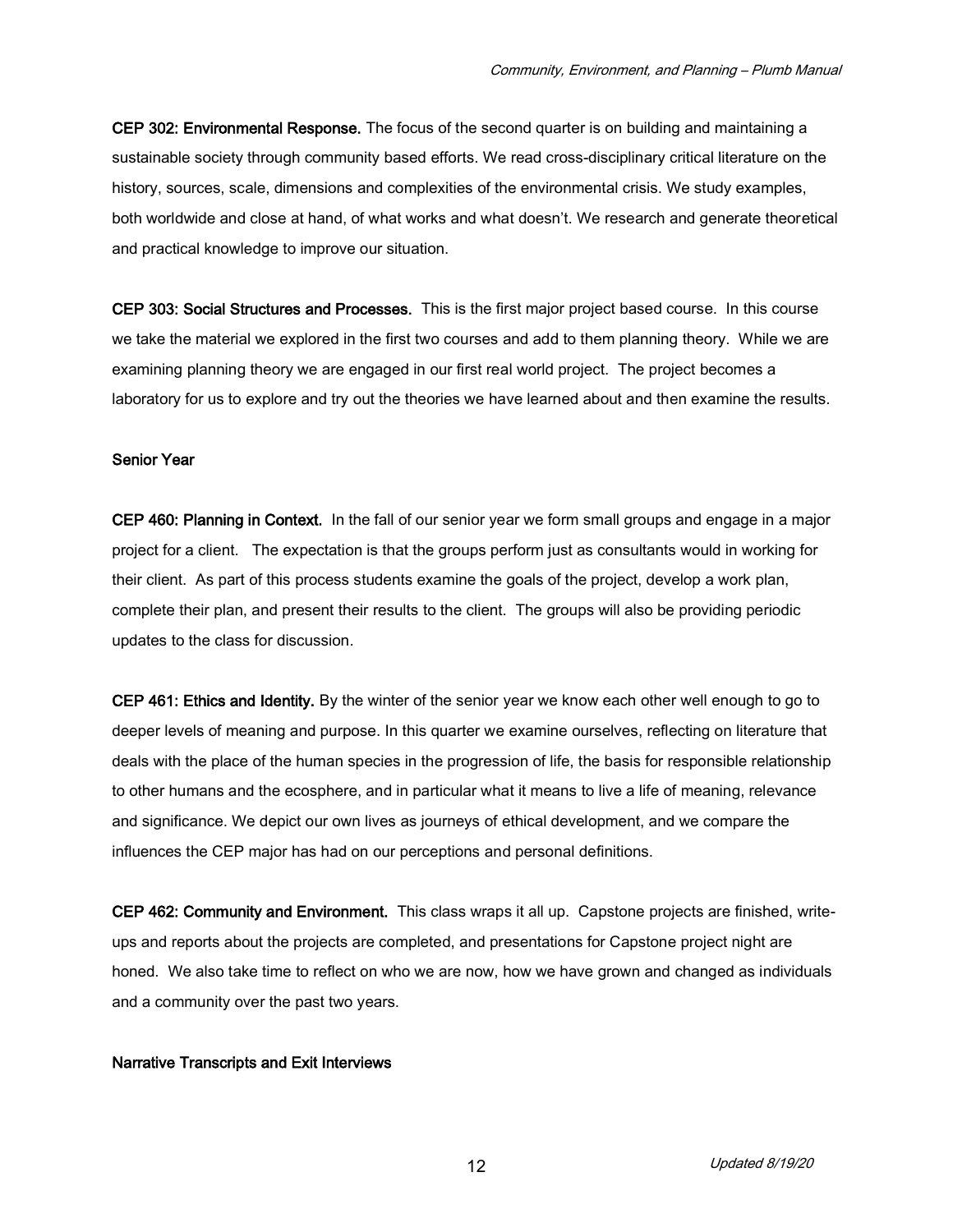For most of CEP's life as a major, students were evaluated in core courses with a binary Credit/No Credit grading system with Narrative Transcripts written by the faculty and the student providing a more holistic evaluation of a student's performance. Due to many reasons, the issues has always been debated in the major, and in Spring 2012 students successfully passed a proposal that aimed to solve the issues inherent in the implementation of CEP's grading policy. Starting in the Fall of 2012, students can now choose to be graded with the standard 4.0 system or the Credit/No Credit binary scale. All students still must complete a narrative reflection of their performance in the course that is kept in their student file, but instructors are no longer required to. At the end of every CEP core course students meet individually with the instructor for an Exit Interview as an opportunity to get verbal feedback on overall performance.

## Methods and Diversity Courses

Methods Courses build a useful toolbox of skills – valuable qualities which the student will draw upon in the workplace and society. These "skills" are not limited only to traditional skills such as marketable, vocational, or career-oriented skills. Methods courses also build valuable qualities that the students can exercise in many diverse situations at various parts of their lives. A CEP methods toolbox includes ways of knowing, ways of thinking, and ways of doing.

To complete the Diversity Course requirement, students must take at least five-credits that critically analyze and address issues of social difference in our society. This can be done by taking a course that explicitly addresses social constructs or experiences of race, ethnicity, culture or other forms of difference within American society, or a course that examines issues from a perspective different than that of dominant US cultures.

### Internship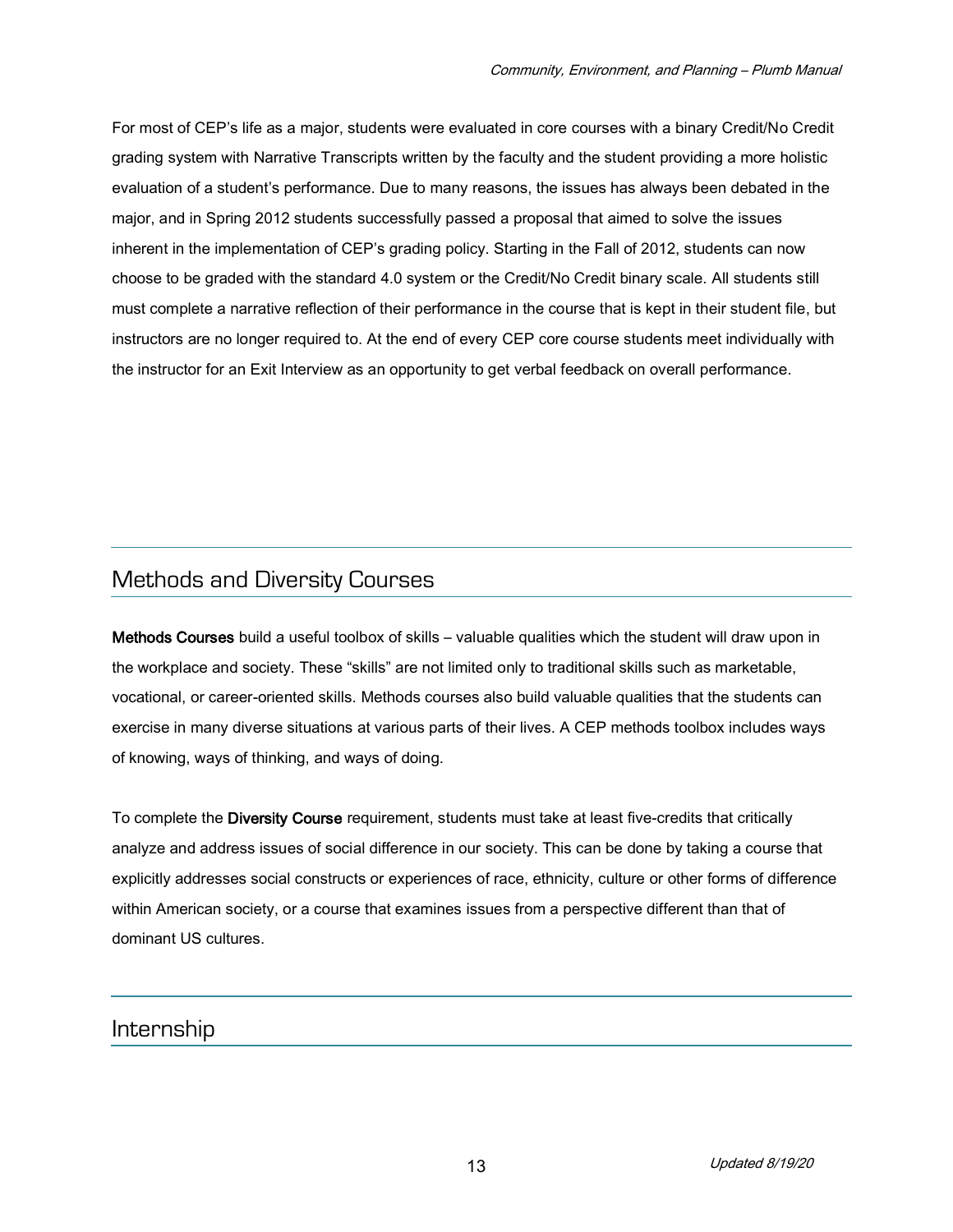Each CEP student is required to complete an internship by graduation. At minimum, internships must equal 120-150 hours, over at least a 3-month period. CEP 446 is a required course taken in conjunction with the internship itself. It provides a forum for sharing and analyzing the internship experience with other students and experienced faculty. The internship should be developed before the quarter in which it takes place so it can move quickly into operation alongside the class.

For CEP's Internship Contract see Appendix X

### Student Governance

CEP is a participatory major. We believe that much of our learning grows out of being responsible for our education and program. Therefore, everyone takes part in leadership within the major according to his or her individual talents and interests. Governance is where this happens. We develop, discuss, and vote on new proposals in order to keep the program current and innovative; we manage new and on-going events, professional connections, communications, our admissions process and policy revision through committees; and we ensure collaboration and efficiency through an executive committee. CEP makes key decisions by consensus. This ensures that every member has a say in the policies and the future of the program.

#### **Structure**

Governance is held Friday mornings from 8:30-11:20am. The first two hours (CEP 400) are mandatory for CEP students, while the third hour is an optional<sup>2</sup> executive committee, called Steering. Student Committees meet during the first hour from 8:30-9:20am to work on tasks and responsibilities from CEP's Operations Plan. Forum, where larger program issues are discussed, meets from 9:30-10:20am. Program-wide (i.e. *joint*) and class-specific (i.e. *class*) meetings alternate weekly. Steering meets from 10:30-11:20am and is made up of a student point from each committee. Other students who want to participate are also welcome to join.

Committees: 50-minute meeting, 8:30-9:20am

<sup>2</sup> Required for Committee and Steering points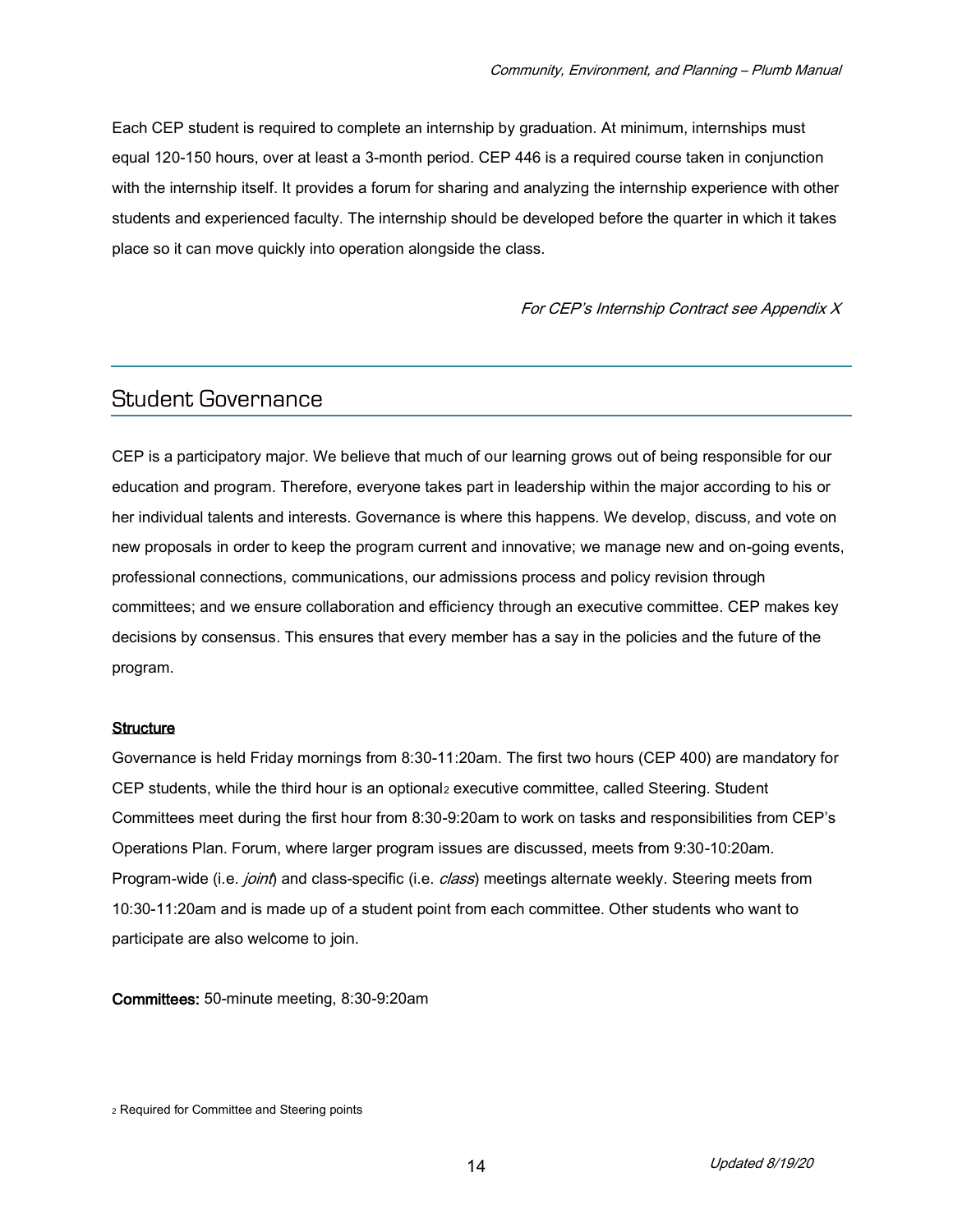Committees support the operations of the major and the needs and wants of the students. Quarterly, students self-select into a committee that they are interested in, that will develop skills, and/or requires skills that the individual can offer.

- Communications manages and maintains digital and print media and facilitates effective communication across the major.
- Community Engagement Committee (CEC) promotes positive social change and community engagement among CEP students, alumni, and the larger community. CEC also works to build the CEP network and engage students with alumni and vice versa.
- Headlights supports long-term planning and visioning for the major in terms of program development and standards, while also addressing emerging issues.
- Hearthstone plans and carries out Senior Project Night and Graduation; supports logistics for other events (ie. Spring Retreat); and manages activities that have a financial component such as CEP apparel and fundraising.
- Outreach & Admissions (O&A) promotes the CEP program to prospective students and manages the annual admissions process.

#### Forum: 50-minute meeting, 9:30-10:20am

Forum provides an opportunity for the major to meet as a program or a class to discuss issues, activities, develop skills, and engage in reflection relevant to the larger group. Forum is co-facilitated by two students with an agenda developed in collaboration with Steering and CEP Staff.

#### Steering: 50-minute meeting, 10:30-11:20am

Steering manages communication across committees, decision-making, and the overall affairs of the major. Steering is made up of at least one person from every committee plus staff and faculty.

For CEP's Governance Manual see Appendix X

### Leadership Retreats

Twice a year, once in the fall and once in the spring, a student-conducted retreat is held for all CEP participants. While it is mainly for the benefit of current students, the CEP faculty/staff, alumni, and special guests may also be welcome. Retreats focus on the individual as well as the Program. Through the use of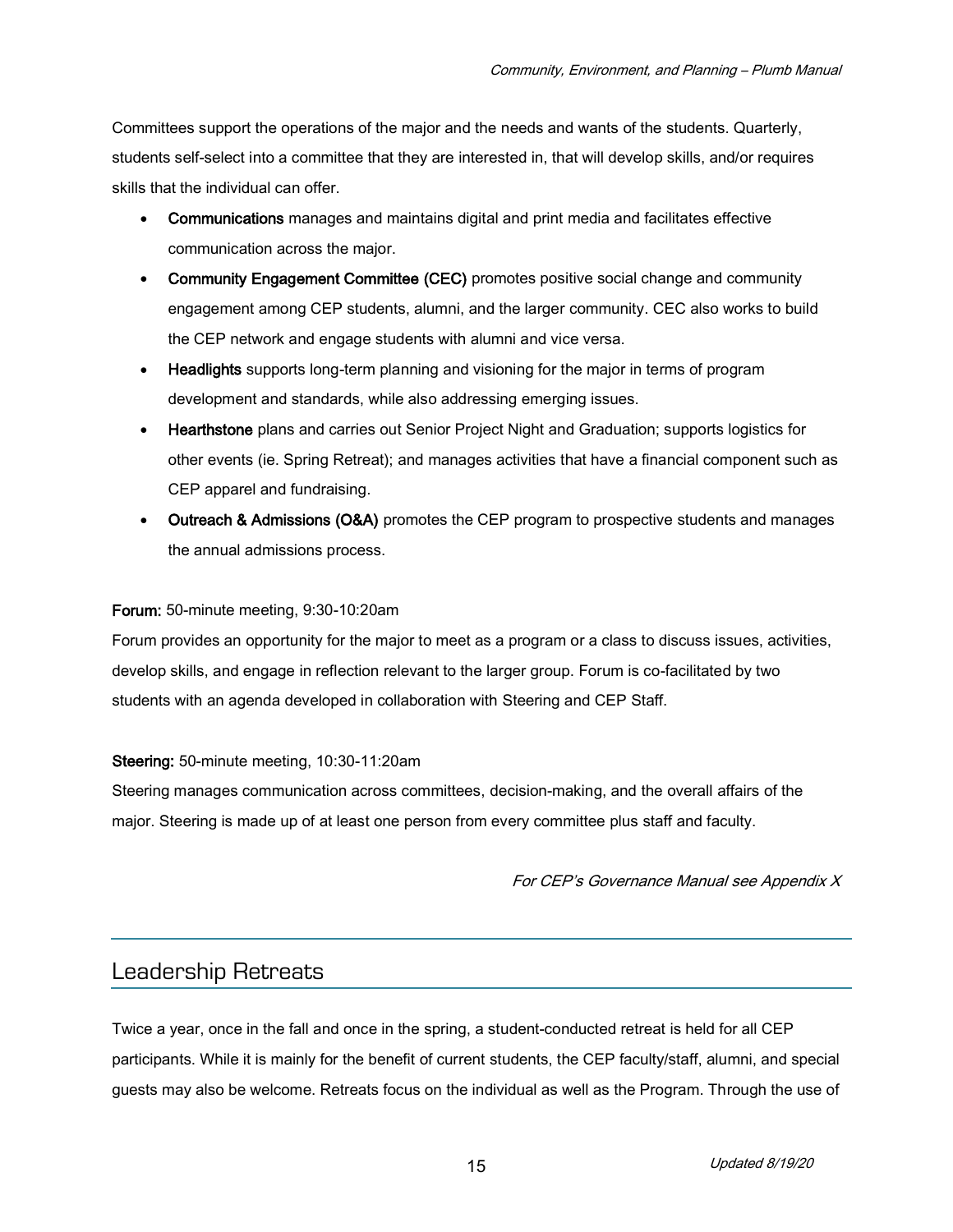workshops and discussions, participants reflects on the Program's past and plan for the Program's immediate and distant future. Workshops also review core expectations of the individual such as the ISP and Senior Projects and help develop skills to use in CEP and experiences beyond academic walls. While retreats are intensive work sessions, they are also important social occasions where the learning community is further developed and strengthened. Participation in the retreats is mandatory for all CEP students.

## Senior Project Capstone

The Senior Project is the capstone project in the major. It is the culmination of a student's time at the UW and an opportunity to demonstrate the results of one's two-year educational plans and accomplishments within the major. In this manner, Senior Projects are not only a form of conclusion, but are also a means by which the student author and the major may be measured. Projects are an important piece of evidence that show what a student and the major can accomplish. Senior Projects can take many forms. Which form they take depends on the interests of the student author and the needs of the project itself, but may include: academic research, client-based work, artistic or demonstration-oriented endeavors, or community organizing processes.

For CEP's Senior Project Guidelines see Appendix X

## Portfolio

The CEP Portfolio is a personalized web-based collection of work that documents, demonstrates, and contextualizes a student's experience in CEP and the UW. Among other artifacts, it includes the student's original ISP, the final ISP, CEP Senior Project, and final reflective statement of the student's learning experience.

For CEP Portfolio Guidelines see Appendix X

## Field Experience and Other Opportunities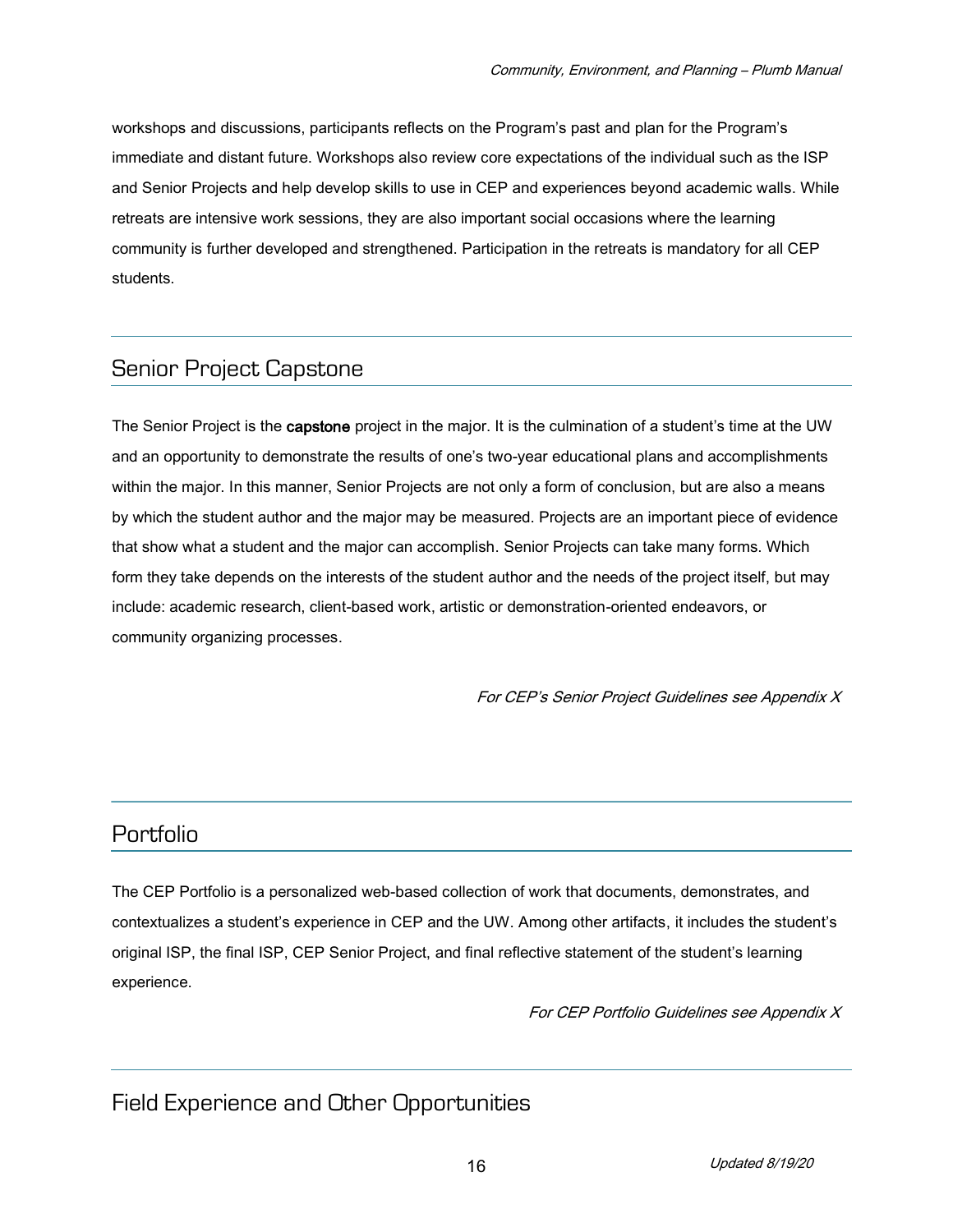Education doesn't only happen in the classroom. In CEP, we encourage you to incorporate other forms of learning into your ISP that augment and enhance your learning goals. Within every one of the CEP core courses, some form of field experience will be found, but students are encouraged to supplement this field experience with other opportunities.

Studying Abroad is encouraged, and CEP students may include one quarter of study abroad in their Individual Study Plan. While not a requirement, study abroad is a part of the experience of many CEP students. Students are asked to report on their experiences when they return, allowing their fellow students to share in the enrichment.

Typically, CEP students are also involved in a variety of other extracurricular activities, such as being part of an organization, club, or athletic team. These commitments often take a significant amount of time, but they also contribute to learning and broader educational goals, and are encouraged and supported by CEP faculty, staff, and fellow peers.

CEP students have the opportunity to lead and/or participate in student-led seminar courses under the course number CEP 498. Students who wish to organize a seminar must find a faculty adviser for the seminar. In previous years, seminars have focused on the issues of poverty, alternative forms of education, and strategic planning for the future of the major.

## Major Recurring Events

#### **Orientation**

At the beginning of fall quarter, the students who are moving from junior to senior status take responsibility for welcoming and integrating new juniors into the program. This series of events makes up orientation, and is strong on energy and rich in meaning. They review the history, philosophy, and expectation of the major, and they begin to build their learning community and an agenda of work for their time together.

#### **Admissions**

During winter and spring quarters, the current CEP students and faculty select new students for the class that will join CEP in the fall. The admissions process calls upon the students' ability to articulate what the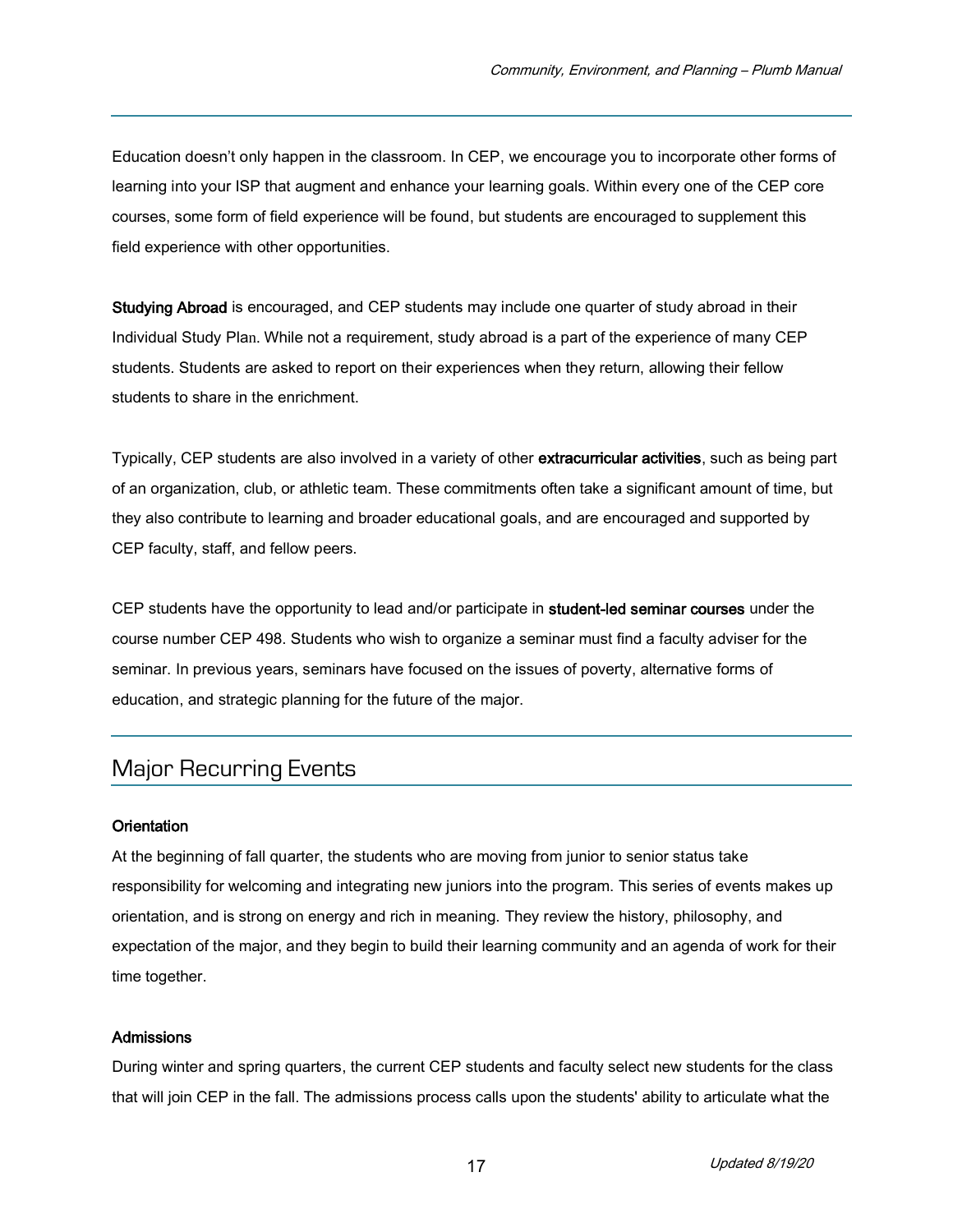major is all about, as well as their capacities to discern whether CEP and a given applicant are a good match. CEP seeks students with various interests who are ready to accept the challenge of a participatory education.

#### Passing the Torch

During one of the final Governance sessions of the year, CEP holds a 2-hour meeting that is reflective and celebratory. The major reflects on its activities of the past year and discusses hopes for the year ahead. This meeting informs the agenda of the summer meetings and the general topics and themes of the governance activities the following autumn. It is also a time that symbolically marks the leadership of the major being passed to the Juniors while the Seniors plan for their next chapter.

#### Summer Meetings

Summer is an important transitional time when seniors have graduated and juniors must take on a leadership role in the major. Planning for orientation and fall retreat must be completed in time to start fall quarter. The Plumb Manual and Strategic Plans may be revised during the summer meetings to reflect changes in the program. Not all members will be able to participate during the summer, but a core group is needed to fulfill these basic tasks.

#### Senior Project Night

Senior Project Night is an annual colloquium at which the seniors present their senior projects to their fellow classmates, faculty/staff, parents, friends, alumni, and larger community. Every senior presents their work to a panel of community and academic professionals. The junior class organizes this event each year.

#### **Graduation**

CEP students graduate in style - their own style. They are encouraged to attend the University Commencement and the College of Built Environments' Ceremony, but they also arrange for their own event, an intimate occasion in each other's company and in the presence of staff, family, and guests. The form and content of the event is entirely up to the graduating seniors and the juniors who plan and execute the event. It is an especially affirming and memorable event, the culmination of two years of learning and growing together in the major.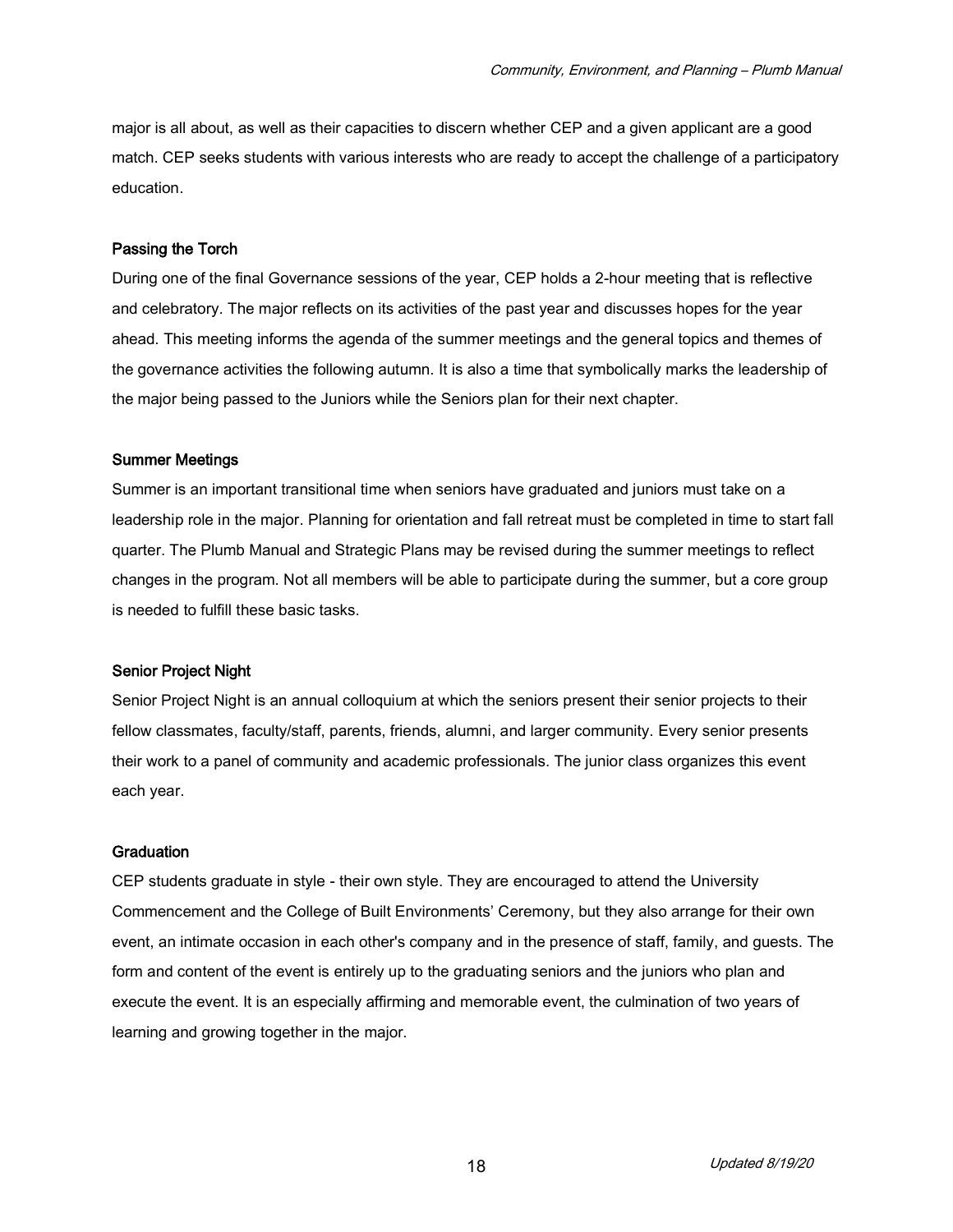## Procedures and Policies

## Proposals

When a member of CEP identifies an inefficiency, issue, or sees a need for change within the major, they can write a proposal to initiate a voting process. Any student, group of students, or committee can bring a proposal in front of the major. Proposals and a consensus vote are needed for large policy changes such as grading structure changes, attendance policy changes, or changes to language in the Plumb Manual. Non-policy changes do not need to go through the proposal and consensus process. These changes might include apparel design, marketing strategy, or font choice on the website. CEP staff and Steering will determine the need for a proposal process if it is unclear with an arising issue.

## **Consensus**

CEP makes decisions with a public consensus vote. There are three ways to vote:

- Approving means that you agree that the proposal will add value to the major and should be put into practice.
- Blocking means that you disagree with the proposal, think it will hurt the major, and/or have ideas to make significant changes to the proposal. Your reasons for blocking will be recorded and those that brought the proposal to a vote will take them into consideration when revising the proposal.
- Standing Aside means that you are indifferent to the proposal/have some issue with it, but not enough to block. Your reasons for standing aside will be recorded and those that brought the proposal to a vote will take them into consideration in evaluation of the proposal. If there is a significant amount of people standing aside, the group can decide it is in the best interest of everyone to revise the proposal and bring it to a vote at a later date.

## Policies

When proposals are passed, they become policy and practice in the major. Some of the policies are reenforced by the university, while others are practices that are used and enforced internally. When policies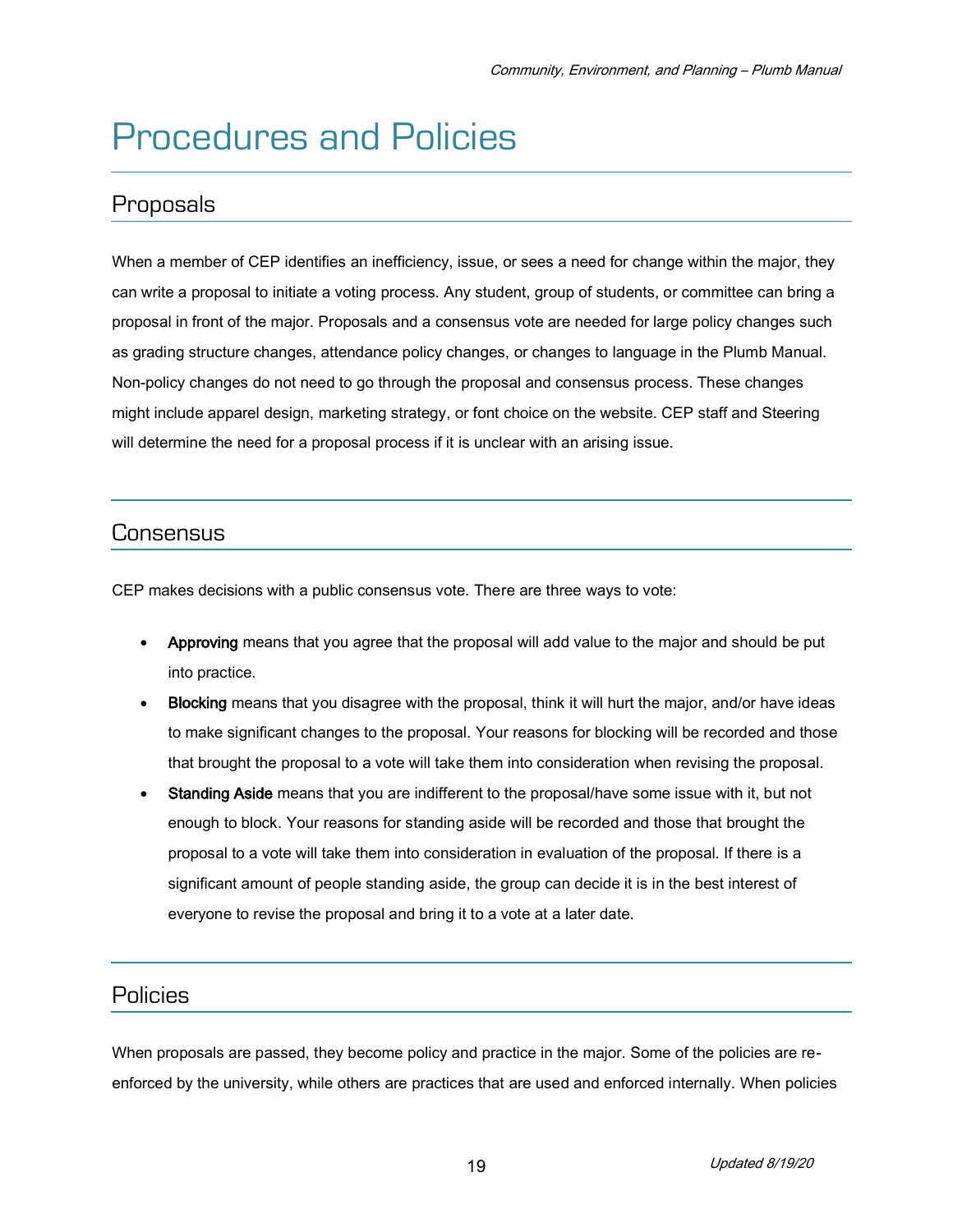are passed, language in the Plumb Manual and other CEP print and online materials is updated. In the Spring of 2012, CEP underwent a number of changes through the proposal and consensus process, and readers are encouraged to review these changes in the Appendix Section.

For CEP's comprehensive Spring 2012 Proposal see Appendix X

## Continuation Policy

While the UW has general regulations governing scholastic eligibility for continuance, Community, Environment, and Planning has adopted additional requirements in order to provide reasonable assurance of academic success. The criteria and procedures below are used in administering the CEP continuation policy. These criteria and procedures are in addition to those of the UW.

- 1. All students are subject to general University policies regarding grades and credits. The University requires students to maintain a 2.00 cumulative GPA; if a course is repeated, both grades are counted in the GPA. No course required for the degree may be taken on a satisfactory/not-satisfactory basis (S/NS).
- 2. Students must complete an Individual Study Plan by the end of their first quarter in the program. It is then is approved by the CEP Staff. Any changes must be updated and approved by CEP Staff in subsequent quarters.
- 3. Students are required to receive a minimum 2.5 or Credit on all core courses and a minimum 2.0 or Credits on all other major requirements. If a student's performance fails to meet these standards, they are placed on departmental academic probation, and the following action is taken:
	- a. The student meets with CEP Staff and/or Faculty to create an Individual Learning Contract (ILC), including but not limited to:
		- i. A plan to retake failed course or identifying a substitute course(s) for major requirements
		- ii. Detailed note that if there are continued requirements that they student fails to meet, they may only make one substitute for those requirements. All other requirements must be retaken.